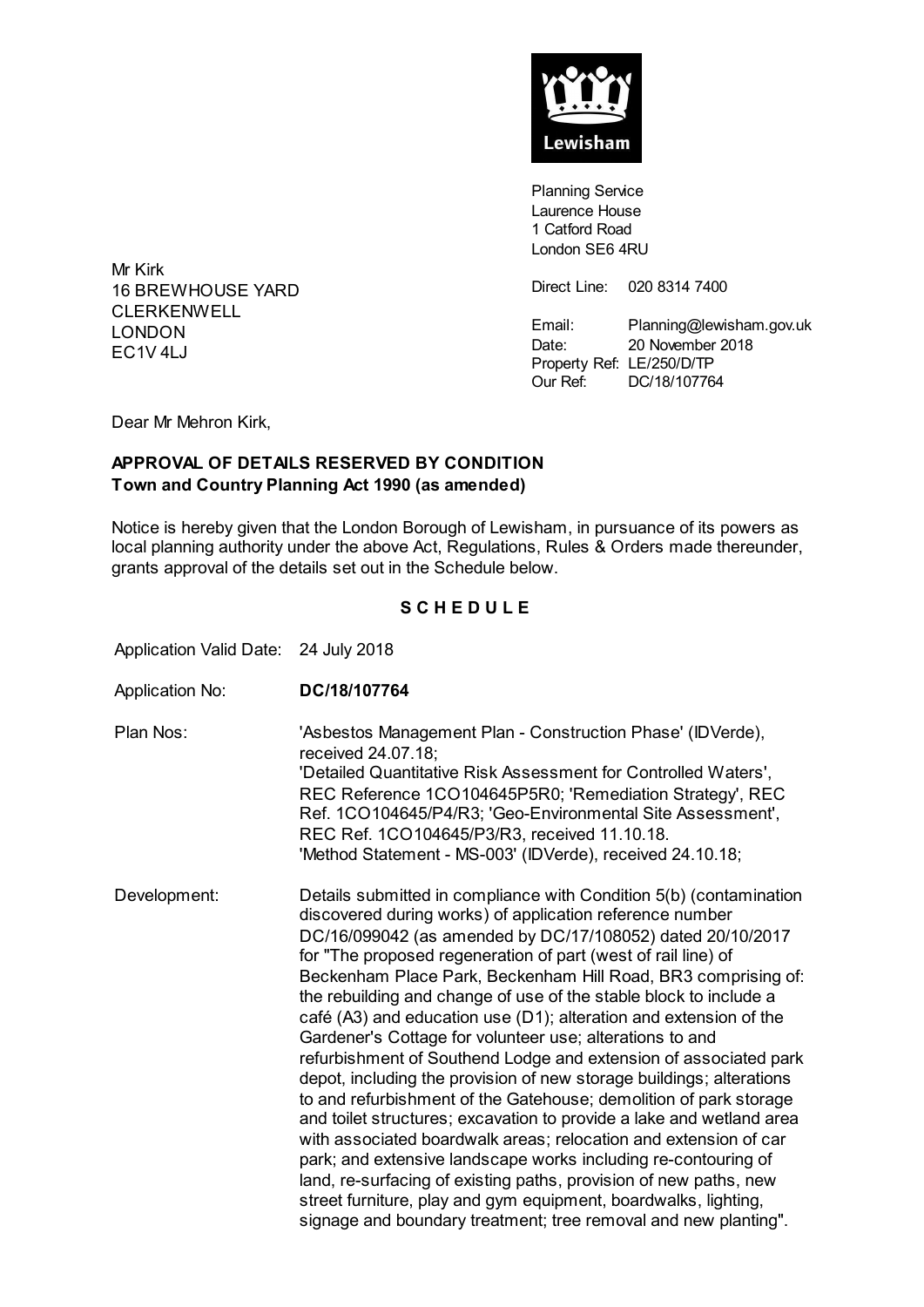A. Please be advised that the information submitted with this application, namely the following reports:

'Asbestos Management Plan - Construction Phase' (IDVerde), received 24.07.18; 'Detailed Quantitative Risk Assessment for Controlled Waters', REC Reference 1CO104645P5R0; 'Remediation Strategy', REC Ref. 1CO104645/P4/R3; 'Geo-Environmental Site Assessment', REC Ref. 1CO104645/P3/R3, received 11.10.18.

'Method Statement - MS-003' (IDVerde), received 24.10.18;

have been assessed only in relation to the conditions as referred to on this application and do not provide acceptance or otherwise pertaining to any other outstanding conditions or subsequent applications.

B. Please be advised that details pursuant to the following conditions of DC/18/108052 (successor to DC/16/099042) remain to be approved or submitted for approval:

Condition 3(c) - Archaeology Condition 5(a) - (c) - Contamination. Condition 5(b) in relation to specific instances of discovered condition has been discharged pursuant to DC/18/107764. Condition 6 - Materials Condition 7 - Cycle parking Condition 8 - Hard landscaping Condition 9 - Tree protection plan Condition 10 - Soft landscaping Condition 11 - Boundary treatments Condition 12 - Bird and bat boxes Condition 13 - Ventilation plant details Condition 14 - Lighting Condition 15 - Deliveries and servicing plan Condition 16 - Travel plan Condition 18 - Highways works Condition 19 - Wayfinding strategy Condition 20(b) - Electric vehicle charging points Condition 21 - Drainage Condition 22 (if applicable) - Impact driving/land stability Condition 23 - Landscape and ecological management plan Condition 25 - Parking management plan Condition 26 - Refuse details Condition 28 - Cycle management plan

C. The land contamination condition requirements apply to both whole site and phased developments. Where development is phased, no unit within a phase shall be occupied until a), b) and c) of the condition have been satisfied for that phase. Note that the entirety of condition 5 will not be discharged until the requirements of parts a), b) and c) have been complied with including implementation of remediation.

Applicants are advised to read 'Contaminated Land Guide for Developers'(London Borough's Publication 2003), on the Lewisham web page, before complying with the above condition. All of the above must be conducted in accordance with DEFRA and the Environment Agency's (EA) - Model Procedures for the Management of Land Contamination.

Applicants should also be aware of their responsibilities under Part IIA of the Environmental Protection Act 1990 to ensure that human health, controlled waters and ecological systems are protected from significant harm arising from contaminated land. Guidance therefore relating to their activities on site, should be obtained primarily